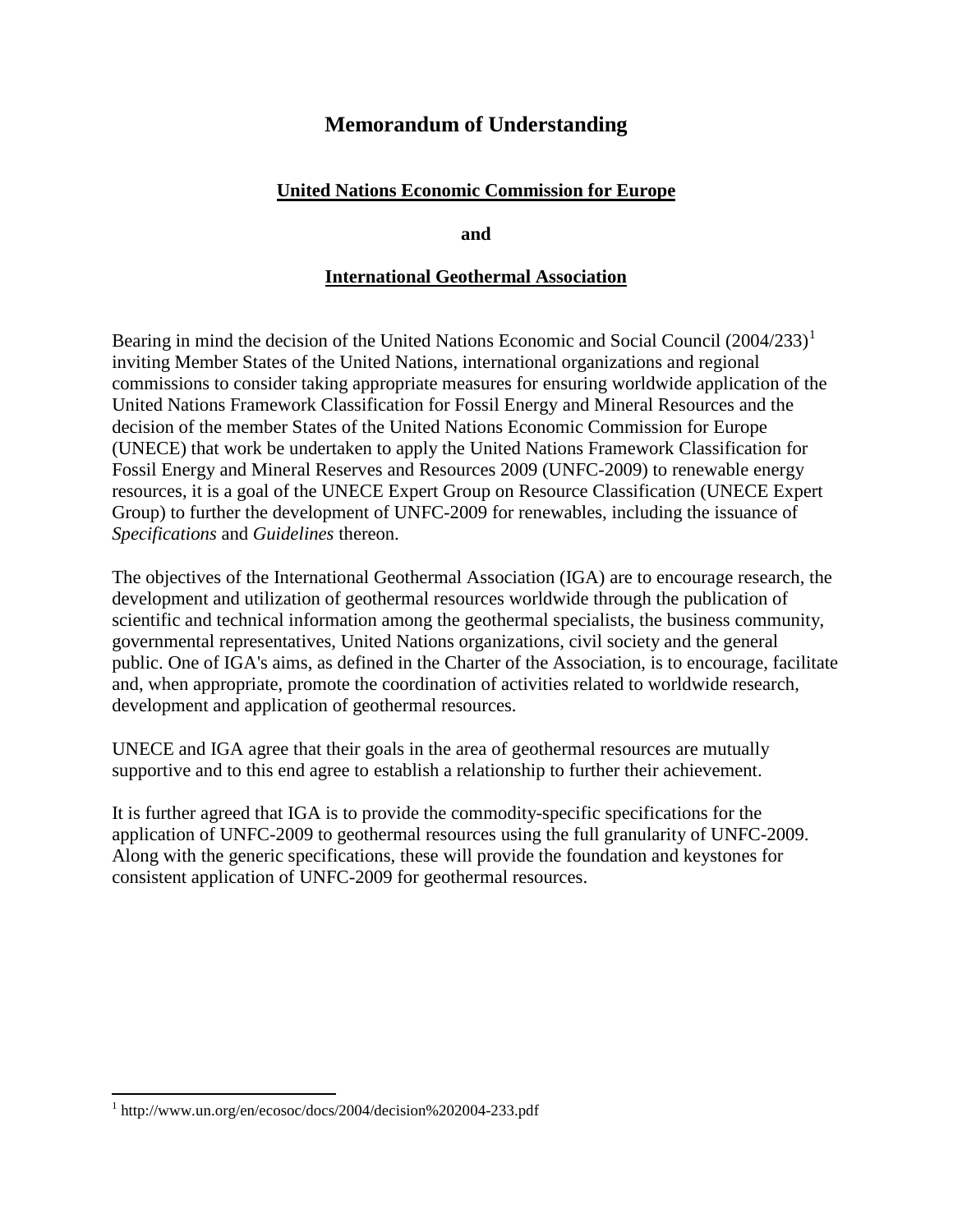### Responsibilities of IGA:

# IGA will:

- (i) Develop *Specifications* and *Guidelines* for the application of UNFC-2009 to geothermal energy, hereafter referred to as the Texts.
- (ii) Maintain evergreen the Texts in a manner consistent with their proper application through regular and periodic review.
- (iii) Conduct its activities in relation to development and maintenance of the Texts through a transparent governance structure and processes that allows input from all stakeholders.
- (iv) Select a representative from the UNECE Expert Group on Resource Classification to participate in IGA development of the Texts.
- (v) Invite a representative from the UNECE Expert Group to be an observer at meetings of the IGA Board of Directors.

Responsibilities of UNECE:

UNECE, through the UNECE Expert Group on Resource Classification, will:

- (i) Provide a forum of stakeholders to assist in defining the needs to be met by the Texts and ensure the deliberations resulting from the meetings of the UNECE Expert Group are provided to the IGA for the continuing development of Texts.
- (ii) Include a representative of IGA on the Technical Advisory Group of the UNECE Expert Group.
- (iii) Conduct a due process through which the UNECE Expert Group may recommend or not the general application of the Texts developed by IGA, and through which each individual stakeholder may, on an informed basis, accept or reject the implementation of them under their authority.
- (iv) Promote collaboration with member countries, the geothermal sector, international standard setters (including standards organizations), regulators and other international organizations in considering applying the recommended Texts in applications of interest.
- (v) Invite IGA representatives to the annual meeting of the UNECE Expert Group. The venue for this meeting is normally Geneva, Switzerland.

The present Memorandum of Understanding will not have any financial implications for either party. IGA will not seek funding from UNECE for its activities and UNECE will not seek funding from IGA for its activities.

It shall be noted that the work of UNECE, including that of its Expert Group on Resource Classification, is governed solely by the rules and regulations of the United Nations. As such, IGA through its relationship with UNECE arising from this Memorandum of Understanding may not use its association with the United Nations in any way that is incompatible with those regulations, which *inter alia* govern the protection of the United Nations name and emblem. Any use of the United Nations name and emblem related to the present agreement shall be subject to prior consultation with UNECE.